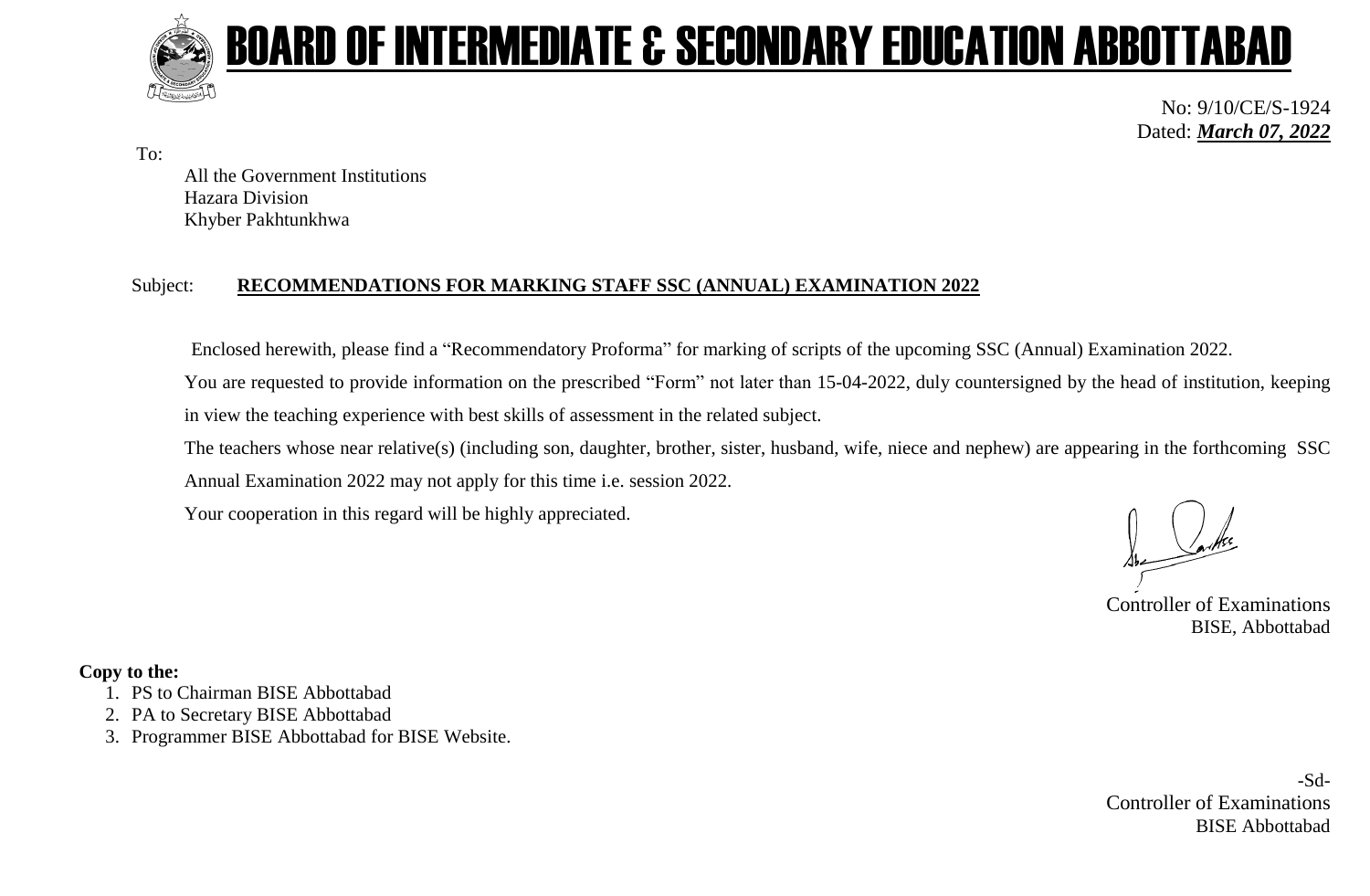

## BOARD OF INTERMEDIATE & SECONDARY EDUCATION ABBOTTABAD

### **HEAD EXAMINER**

#### **RECOMMENDATIONS OF EXAMINERS FOR MARKING SSC ANNUAL EXAMINATION - 2022**

| <b>Name of Head</b><br><b>Examiners</b><br>$(BPS-16 \& above$<br>only) | <b>Designation</b><br>&<br><b>BPS</b> | Qualification | Subject (in<br>MA/M.Sc.) | <b>Subject</b><br>(for<br><b>Marking</b> ) | <b>Subject</b><br>teaching this<br>year<br>(9 <sup>th</sup> & 10 <sup>th</sup> ) | <b>Teaching</b><br>experience<br>(in offered<br>subject) | <b>Marking</b><br><b>Experience</b> | <b>Mobile No.</b> | <b>Residence</b><br><b>Address</b> | <b>Signature</b> |
|------------------------------------------------------------------------|---------------------------------------|---------------|--------------------------|--------------------------------------------|----------------------------------------------------------------------------------|----------------------------------------------------------|-------------------------------------|-------------------|------------------------------------|------------------|
|                                                                        |                                       |               |                          |                                            |                                                                                  |                                                          |                                     |                   |                                    |                  |
|                                                                        |                                       |               |                          |                                            |                                                                                  |                                                          |                                     |                   |                                    |                  |
|                                                                        |                                       |               |                          |                                            |                                                                                  |                                                          |                                     |                   |                                    |                  |
|                                                                        |                                       |               |                          |                                            |                                                                                  |                                                          |                                     |                   |                                    |                  |
| <b>Checker / Super</b><br><b>Checker</b>                               | <b>Designation</b>                    | <b>BPS</b>    | Qualification            | <b>Experience as Checker</b>               |                                                                                  | <b>Experience as Super Checker</b>                       |                                     | Mobile No.        | <b>Residence</b><br><b>Address</b> | <b>Signature</b> |
|                                                                        |                                       |               |                          |                                            |                                                                                  |                                                          |                                     |                   |                                    |                  |
|                                                                        |                                       |               |                          |                                            |                                                                                  |                                                          |                                     |                   |                                    |                  |

**Note:** The minimum teaching experience for Head Examiner is 07 years and for Sub Examiner 03 years (Rule 9 Chapter XXVI, Board Calendar). I solemnly declare that the recommended staff are teaching subject(s) mentioned against their names for marking at SSC level and are capable, honest, trust worthy and I recommend their nomination as marking examiners.

#### **INSTRUCTIONS:-**

| 1.               | All columns should be filled in without any cutting.                                                                   | Principal Signature |  |  |  |  |  |  |
|------------------|------------------------------------------------------------------------------------------------------------------------|---------------------|--|--|--|--|--|--|
| 2.               | Enlist only competent staff of relevant subjects who can pay entire attention and time to marking please.              |                     |  |  |  |  |  |  |
| $\mathfrak{I}$ . | Do not recommend those teachers whose children or close relative are appearing in this Examination and<br>Office Stamp |                     |  |  |  |  |  |  |
|                  | those disqualified/debarred from Board duties.                                                                         |                     |  |  |  |  |  |  |
| 5.               | This form must be sent through registered post only to Controller of Examinations, on or before 15.04.2022.            |                     |  |  |  |  |  |  |
|                  | Office Phone No.<br>Mobile No.                                                                                         | <b>CNIC No</b>      |  |  |  |  |  |  |